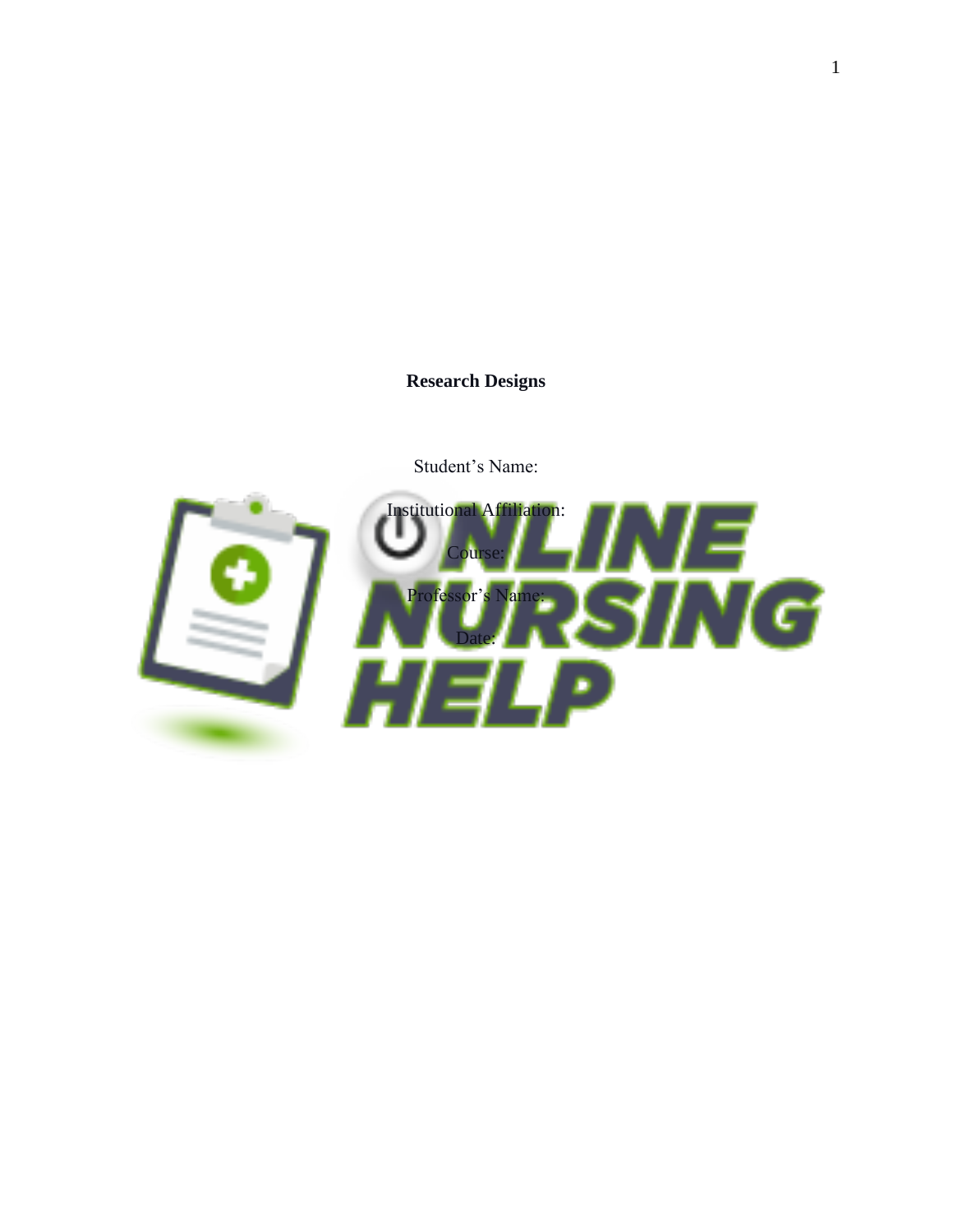#### **Research Designs**

Whether qualitative or quantitative, research designs provide the framework in which a study follows through the processes of planning, implementation, and analysis of a given phenomenon. The choice of the research design depends on the phenomena under study, the question or hypothesis, and the ability of the researcher to work with either of the designs. However, some studies combine multiple qualitative and quantitative designs in the same study. This paper aims to review the various aspects of quantitative and qualitative research designs using documented research reports of actual studies done in both categories.

### **Qualitative Research**

Qualitative research design is a scientific inquiry method that aims to establish a holistic, in-depth narrative and description of a given study phenomenon. It is more concerned about answering not only the what but also the whys and how of a phenomenon in question (Creswell & Poth, 2016). The essence of conducting qualitative research is to get a detailed understanding of a particular issue or topic. Though it is time-consuming, the aim is on the quality of the findings rather than the quantity. One of the characteristics of qualitative research design is that it is subjective and uses more descriptive data and less numerical manipulations (Creswell & Poth, 2016). The research approach has some flexibility in data collection as the researcher can determine the questions to ask and mostly uses semi-structured methods such as participant observation, focus groups, and interviews. The type of questions asked is open-ended to gather more information (Creswell & Poth, 2016). An excellent example in which a qualitative research approach can be applied in a nursing study is when assessing the challenges that nurses face in a clinical setting; this would require nurses to explain their experiences, and the researcher may also observe how the nurses narrate their ordeals and the environment they work. The study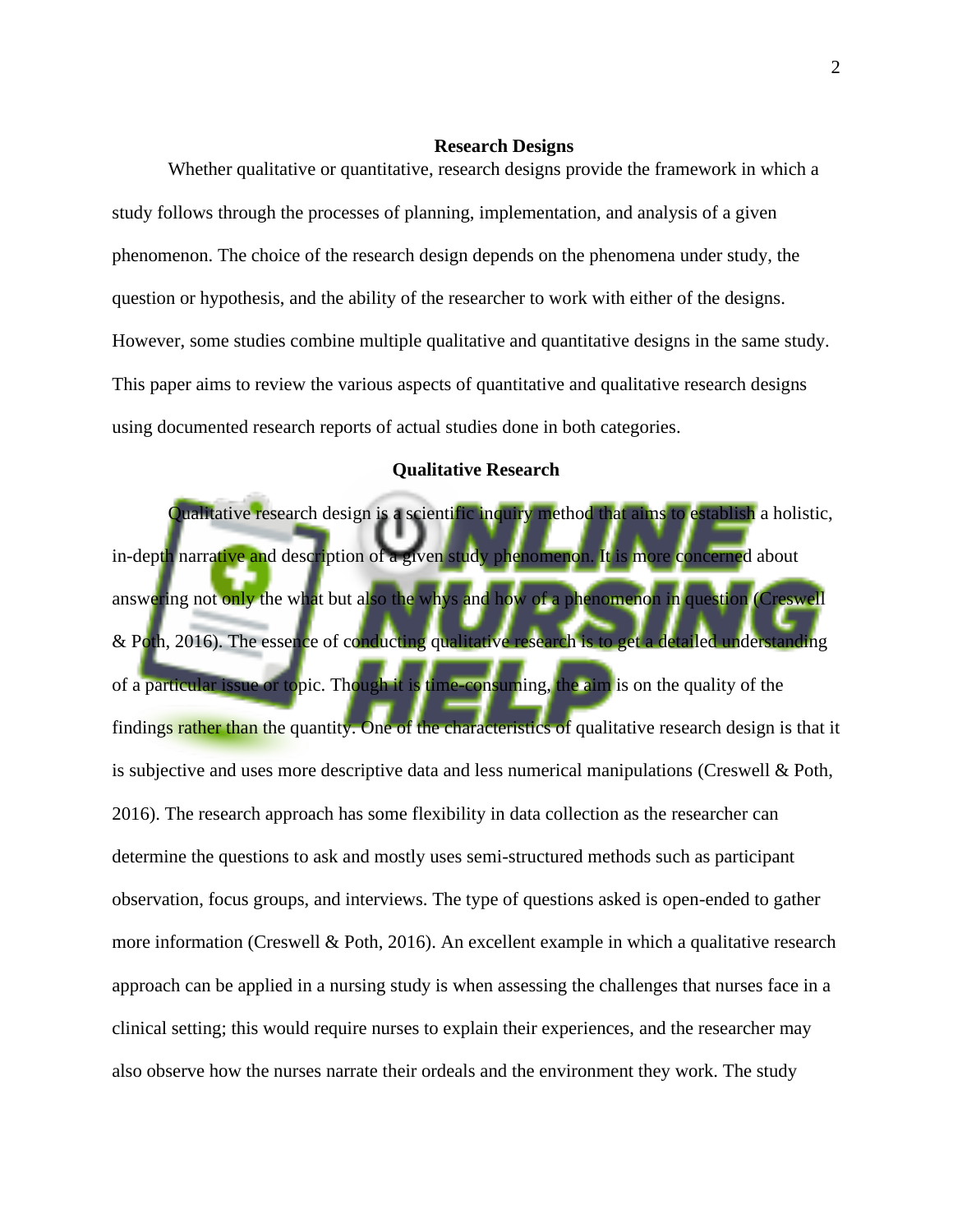approach aims to break complex issues by breaking them down into meaningful interpretations that are easy to understand.

# **Qualitative research methodologies.**

There are different qualitative research methodologies such as focus groups, case study, content analysis, in-depth interviews, and ethnographic research (Creswell & Poth, 2016). One of the common methods is one-on-one interviews, which involves the researcher and the respondent. Their conversations open the opportunity to get in-depth details from the respondent to collect meaningful data. The interview can also be performed on the phone and video calls. Still, face to face is preferable as the researcher has the opportunity to read the respondent's body language and the responses they provide. On the other hand, if the researcher has a limited number of respondents, they may use

focus groups, which does not necessitate interacting with individuals on a personal level. Focus groups are essential when conducting studies that involve explaining complex processe. example, testing new concepts. In current times focus groups can also be conducted using an online survey. The use of focus groups is more expensive than a one-on-one interview.

Another qualitative research methodology is ethnographic research, an in-depth observation method of studying elements or people in their natural environments. This approach is highly dependent on the researcher's expertise to analyze and infer data since they have to adapt to the target audience's environment to understand their experiences, challenges, and such (Creswell & Poth, 2016). While geographical constraints can be a problem in ethnographic research, it can also be challenging and time-consuming since observation may take hours and even days or years.

# **Strengths and weaknesses of qualitative research.**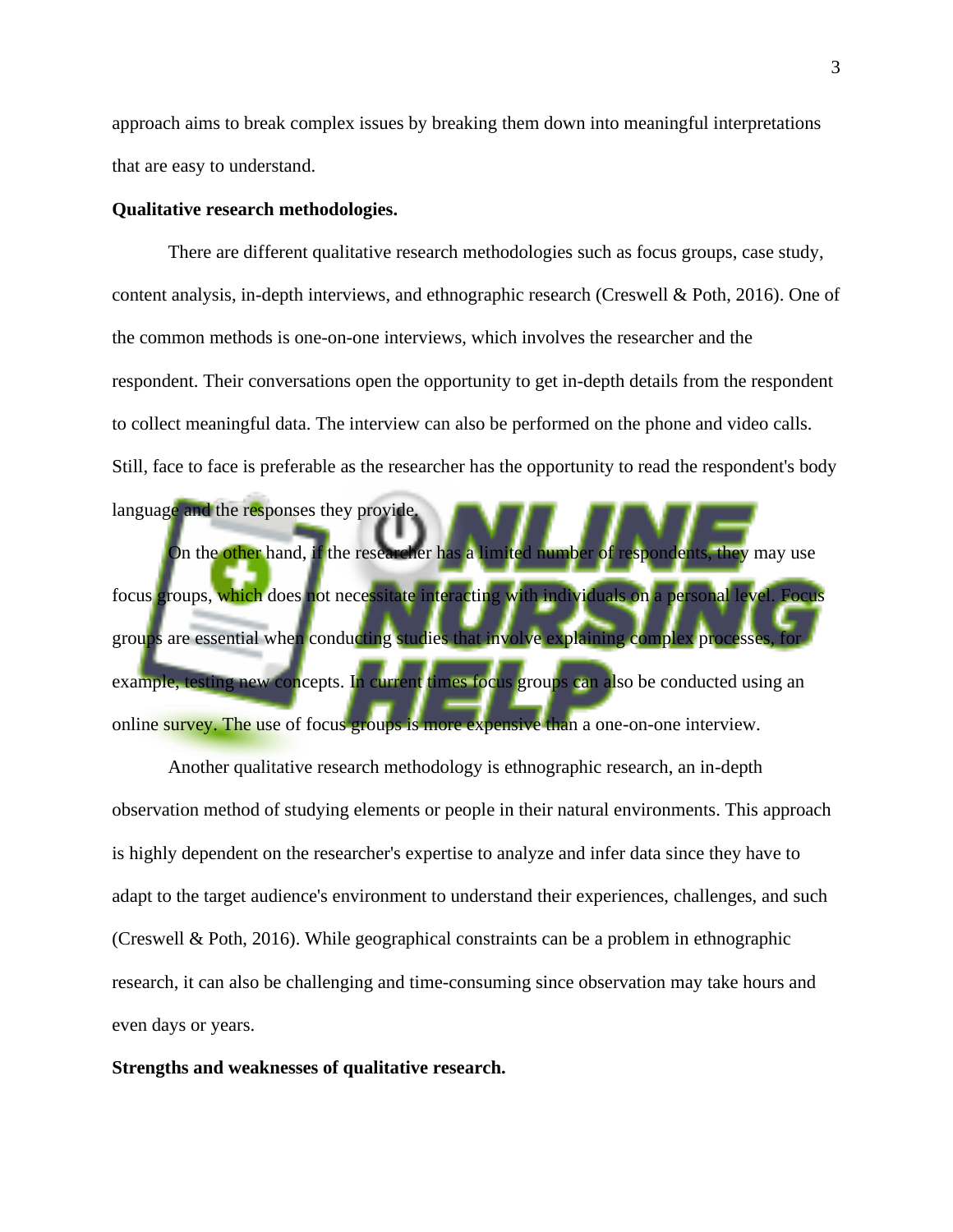The strength of the qualitative research approach is that it allows room for flexibility with open-ended questions; thus, the researcher can access meaningful data that would not be revealed with closed questions (Creswell & Poth, 2016). The approach explains rich and complex phenomena such as experiences of subjects, settings factors affecting the study, and other unusual details that are hard to fathom. The other strength is that based on the research results, the study's focus can be altered. On the other hand, the qualitative research approach is timeconsuming, especially with data collection and analysis. Interpretation of data is also subjective as it depends on the expertise of the researcher, which creates room for bias. Lastly, the approach utilizes a small sample that may also be unique from the larger population, making the

# **Application of Qualitative research design in research.**

conclusions of the study hard to generalize.

The paper will assess the study by Eslamian, Moeini & Soleimani (2015) that aims to review some of the challenges experienced in nursing continuing education. The study utilizes a qualitative research design that I consider appropriate for this study since it aims to understand the various experiences that nursing practitioners face in continuing education, and that can only be explained descriptively and considering each learner's experience may be different. The study has to meet ethical standards of research of which were considered by seeking permission from the ethics committee of the involved university and providing the goals and the regulations of the study to participants, their right to terminate, and including written consent from participants. **Sampling method and recruitment strategy used.**

The sampling method used in the study was purposive and involved only relevant participants to the study, which includes nurses' continuing education, education supervisors, staff nurses, head nurses, and related personnel in continuing education. The study used focus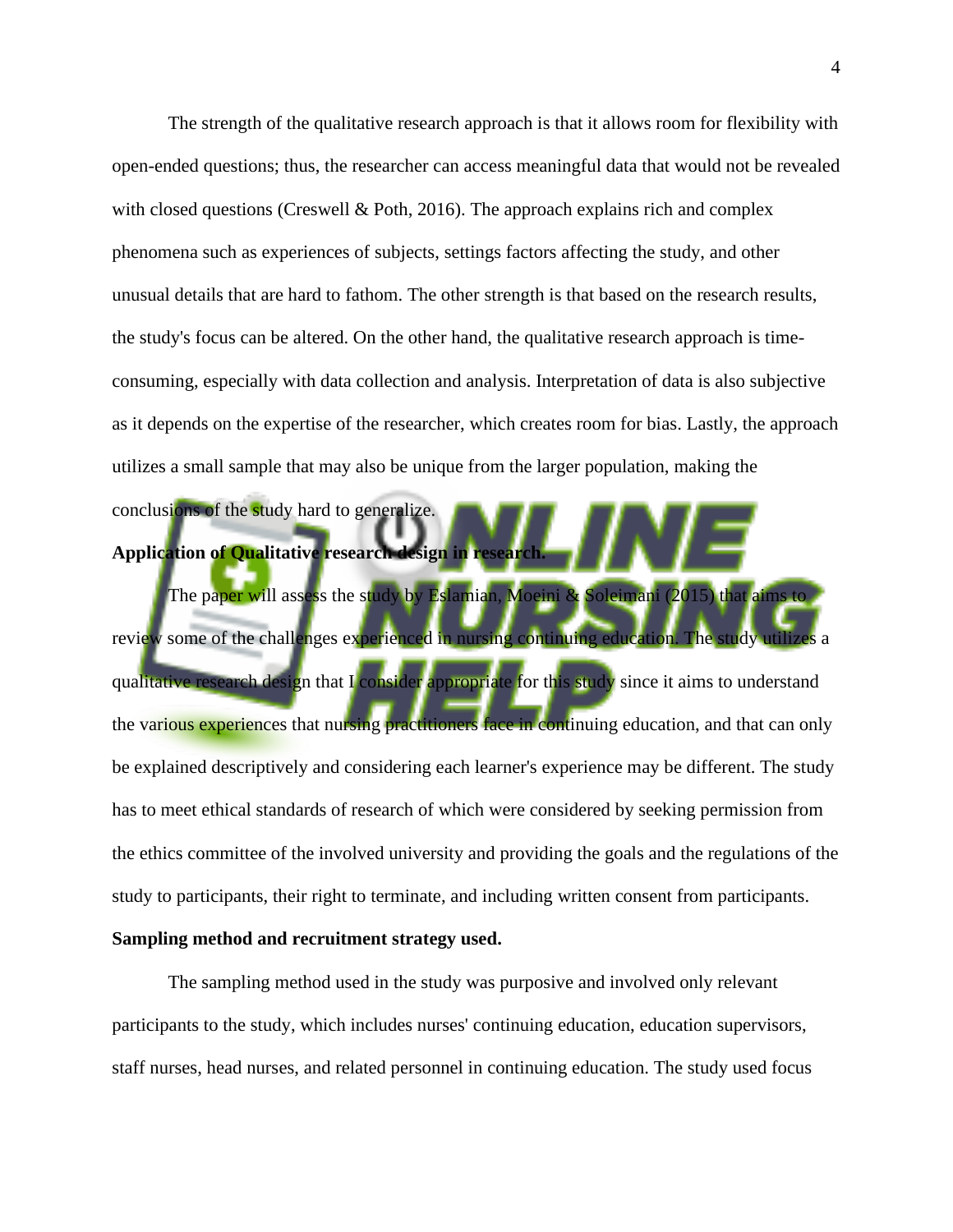groups to aid the education supervisor to choose participants eligible for the study, but the study also appreciated available nurses continuing education who voluntarily chose to attend the research. Purposive sampling in this study was appropriate since it saves on time and costs by focusing on relevant participants involved in nursing continuing education. The study used 39 participants, including nurses from 3 hospitals and educational authorities from the University of Medical Sciences in Iran.

#### **Data collection method(s)**

The study by Eslamian, Moeini & Soleimani (2015) combined the use of semi-structured individual interviews for 5 participants and a semi-structured interview for the focus groups. Considering the aim of the study is to understand the challenges nurses face in continuing education, conducting a semi-structured personal interview with participants from the education institution, hospitals, and nursing association supplements the data collected from focus groups with in-depth details. The use of focus groups rather than individual interview for all participants provides an opportunity to save time while gathering diverse information for the same type of questions which is rich for the study. The sessions were recorded using digital voice recorders. Apart from interviews, the study also used non-official observations and fieldwork notes.

## **Data analysis method(s)**

Data analysis involved coding as the findings were assigned 175 different codes, which raised five themes and eight sub-themes. The study utilized Brown and Clark thematic inductive content analysis for the recorded interview sessions after the information was transcribed word by word. Since the data collected was transformed into words, it was easier to analyze the various themes provided by participants, which is an aspect common with qualitative studies that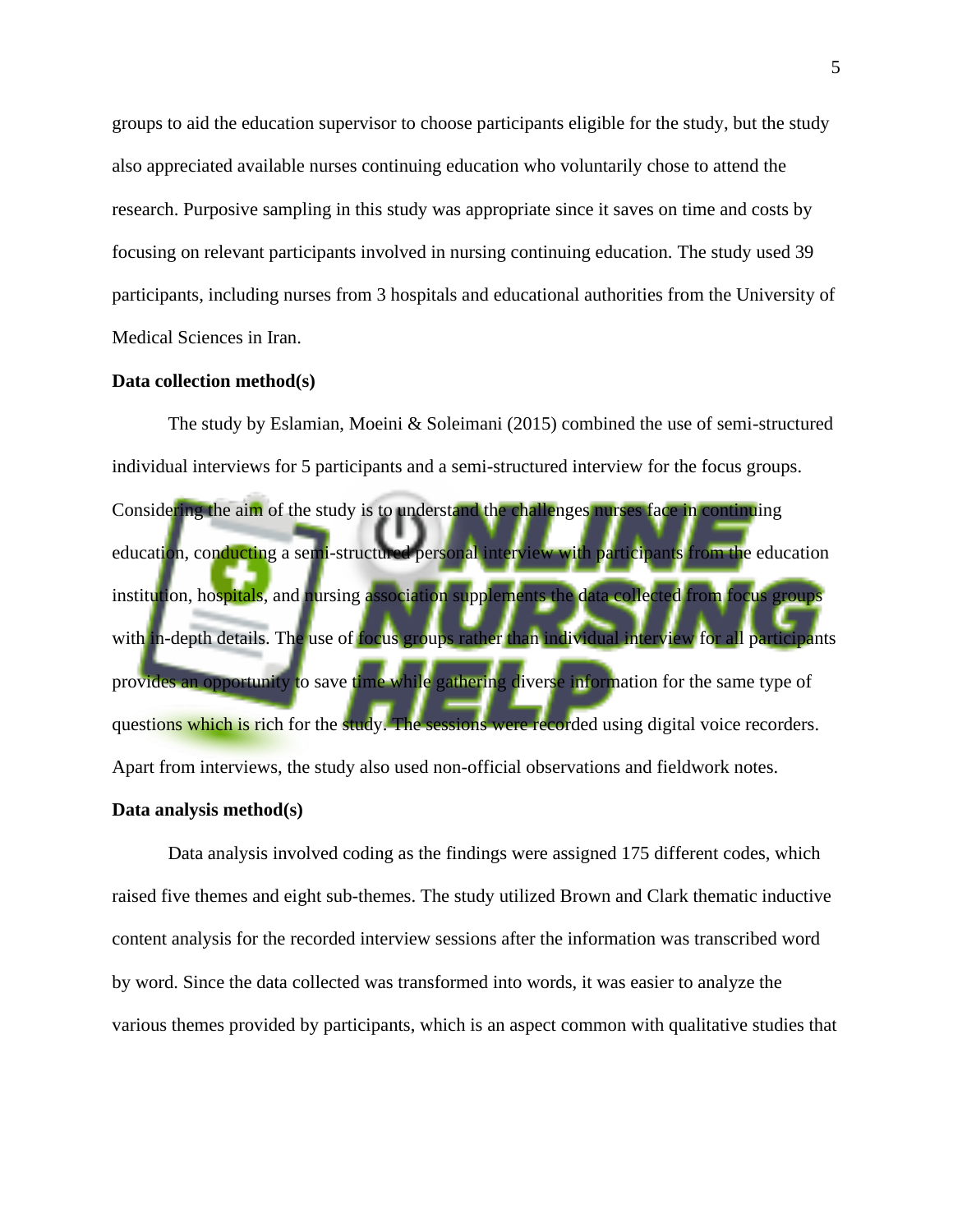aim to understand a phenomenon such as experiences of nurses that cannot be explained numerically.

### **The rigor of a qualitative project**

The four criteria in which rigor can be assessed in qualitative research are through credibility, dependability, confirmability, and transferability. Credibility affirms the confidence that the results of the study are true and believable, mostly from the perspective of the participants (Forero et al., 2018). Dependability establishes that the results of a qualitative study are likely to be safe if the research was done again in the same participants (Forero et al., 2018). Confirmability supports that the same results can be confirmed by other researchers.

Transferability in qualitative research means that the results of the stud can be generalized to other populations in different settings.

The study by Eslamian, Moeini & Soleimani (2015) does uphold the rigor of qualitative research. For credibility, the researcher did firsts visit all the involved hospitals and explained the project to the involved parties who provided continuing education in hospitals and to the nurses who met the inclusion criteria. The study did also involve the collection of fieldwork notes and non-official observations. The views of the participants are also quoted throughout the study. Dependability in the study by Eslamian, Moeini & Soleimani (2015) can be proven by the detailed protocols on how the study was undertaken from preparation, settings, demographics of the participants, data collection methods used, and the analysis and interpretation procedures. The introduction and literature review of the study has numerous data sources and references that show correlating results the same to those of the study on the challenges in nursing continuing education proving confirmability. The use of purposeful sampling in the study by Eslamian,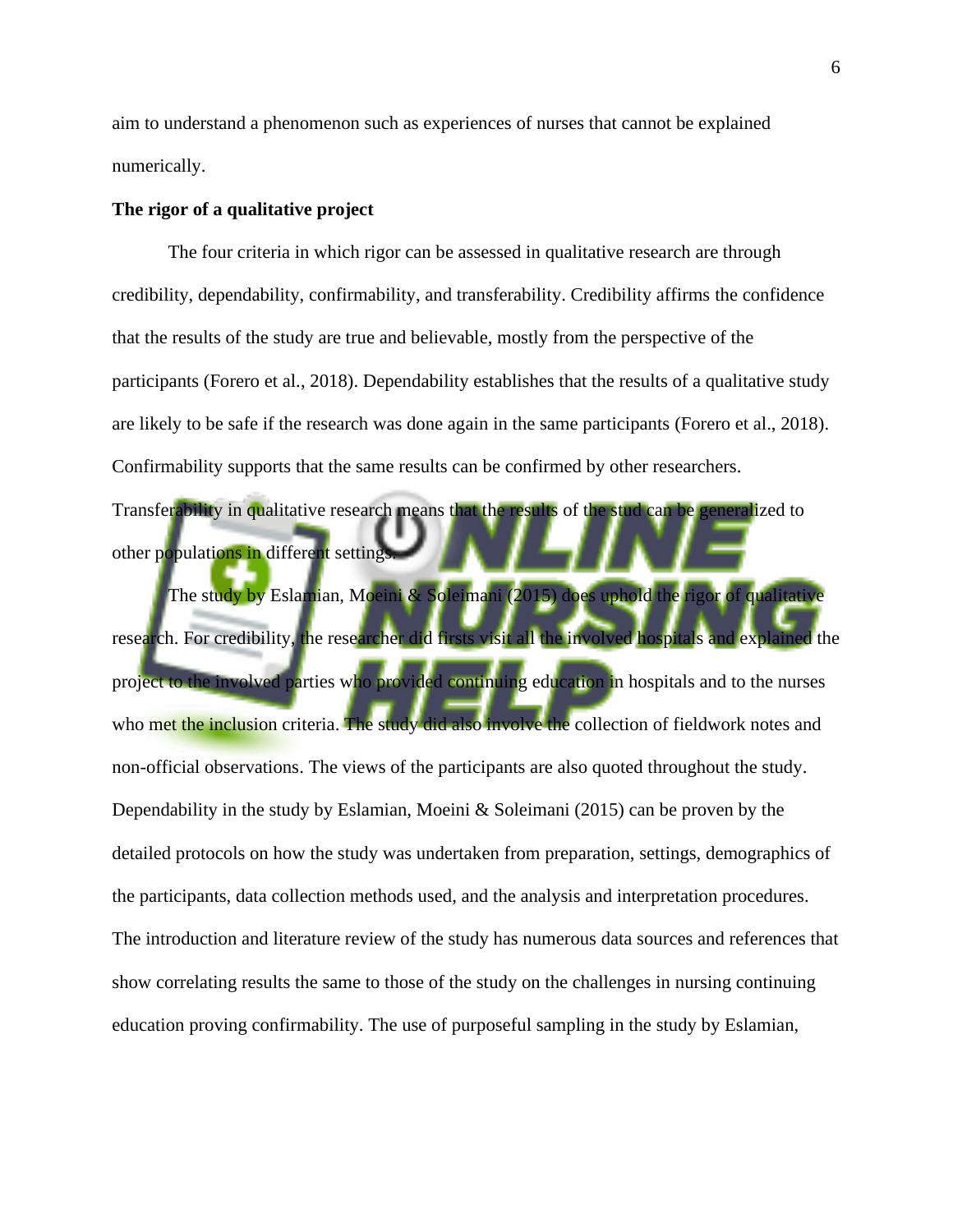Moeini & Soleimani (2015) provides an avenue to generalize the results in other settings proving affirming transferability.

#### **Findings and limitations of the study.**

The study did show that the various challenges faced in continuing education among nurses are related to teachers, learners, inadequate facilities, defective evaluation, and educational process-related factors. The study shows that there needs to be adequate planning and frequent assessment of the educational processes in nursing institutions while also considering the issues facing learners and educators to enhance learning and facilitate holistic care. One of the limitations of the study is on the size of the sample used, which is small, and the nature of qualitative research is subjective; thus, the results cannot be generalized to all educational authorities and nurses. Qualitative research does gather multiple forms of data and breaks them down to develop meaningful inferences, but the trustworthiness of the study is reviewed in the preparation of the study, sampling, data collection processes, and scientific analysis of data. Such processes guarantee the applicability of the study in multiple contexts. Qualitative research is significant in

the discipline of nursing, especially to matters that involve human interactions, perceptions, and feelings since some can be complex issues.

#### **Quantitative Research**

Quantitative research designs involve rigorous, objective, and systematic strategies to produce and refine new knowledge mostly by quantifying connections between and among variables. The quantitative research design involves the development of a theory whose concepts are broken down into variables, and then the evidence is collected or tested to assess whether the theoretical inferences are supported (Bloomfield & Fisher, 2019). The quantity aspect in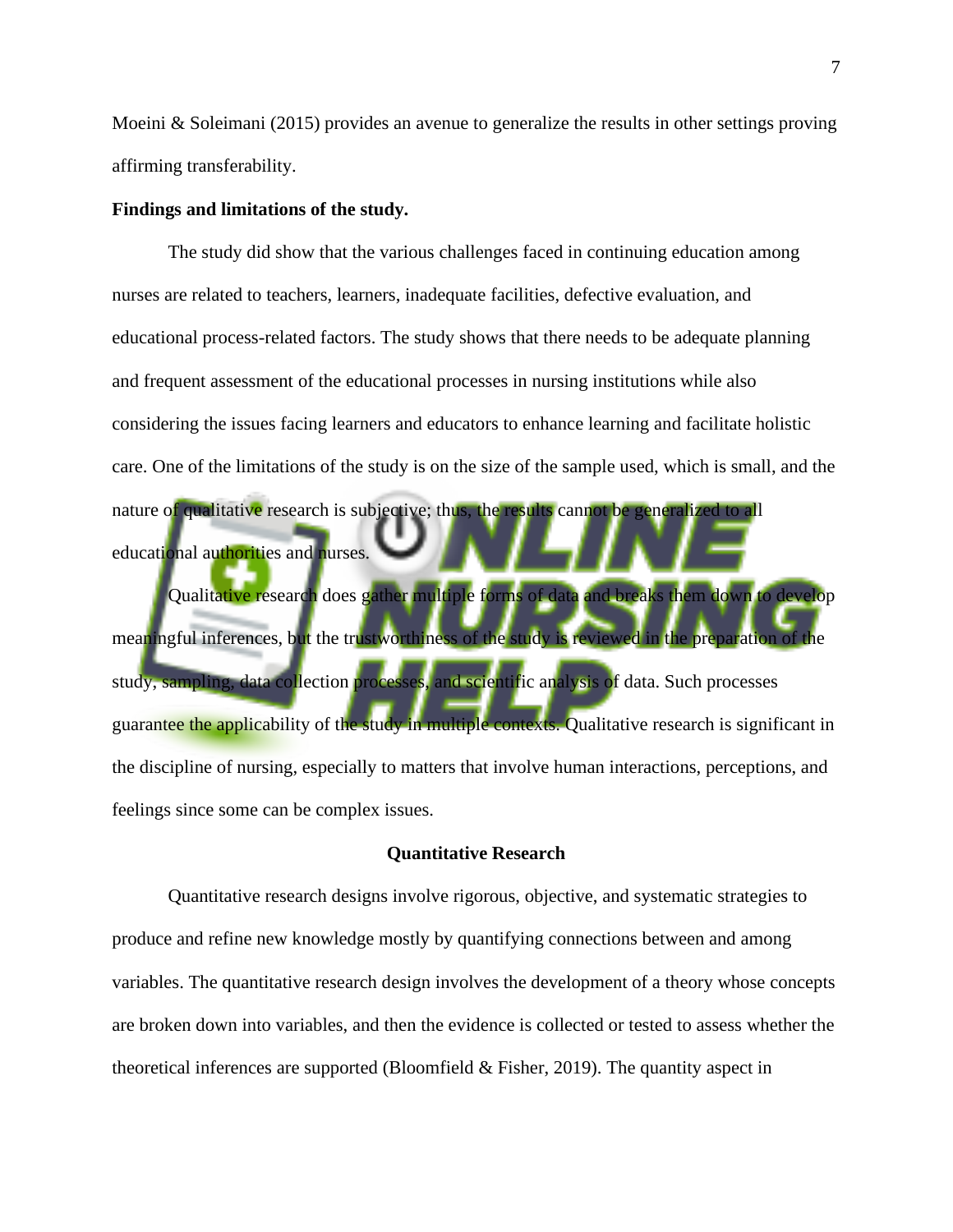quantitative research design implies that there are amounts involved and are numerically represented as statistical evidence. Quantitative research involves the use of variables mainly dependent, independent, and extraneous variables.

Quantified data are measured using structured research instruments, and sample sizes used in quantitative research are large and representative of the larger population (Bloomfield  $\&$ Fisher, 2019). Quantitative research design uses defined questions that require objective answers during data collection. There is the use of statistic manipulations with data presented in charts, tables, figures, and among other means that are non-textual. Findings from quantitative research can be used to investigate causal relationships, predict future outcomes, and even generalize concepts (Bloomfield & Fisher, 2019). There are various nursing issues that can be studied using a quantitative research approach, for example, a study to assess patient age and development of diabetes or assessing wound healing and the type of wound dressing where the former is the dependent variable and the latter independent variable

Quantitative research designs can be broken down into various designs that are either experimental or non-experimental. Observational research design is a non-experimental approach in which the researcher observes study participants assess the relationships between factors and outcomes. Observational research design differs from interventional research design in that it is experimental, and the researcher intercedes to observe the outcomes, for example, in evaluating impacts of treatment on a disease. Experimental and quasi-experimental research designs involve a researcher manipulating some independent variables to measure the outcome (Bloomfield  $\&$ Fisher, 2019). The difference between experimental and quasi-experimental research is that in the former participants are randomly assigned to the control or treatment group, whereas on the latter, there is no random assignment to participants. In a quasi-experiment, the treatment and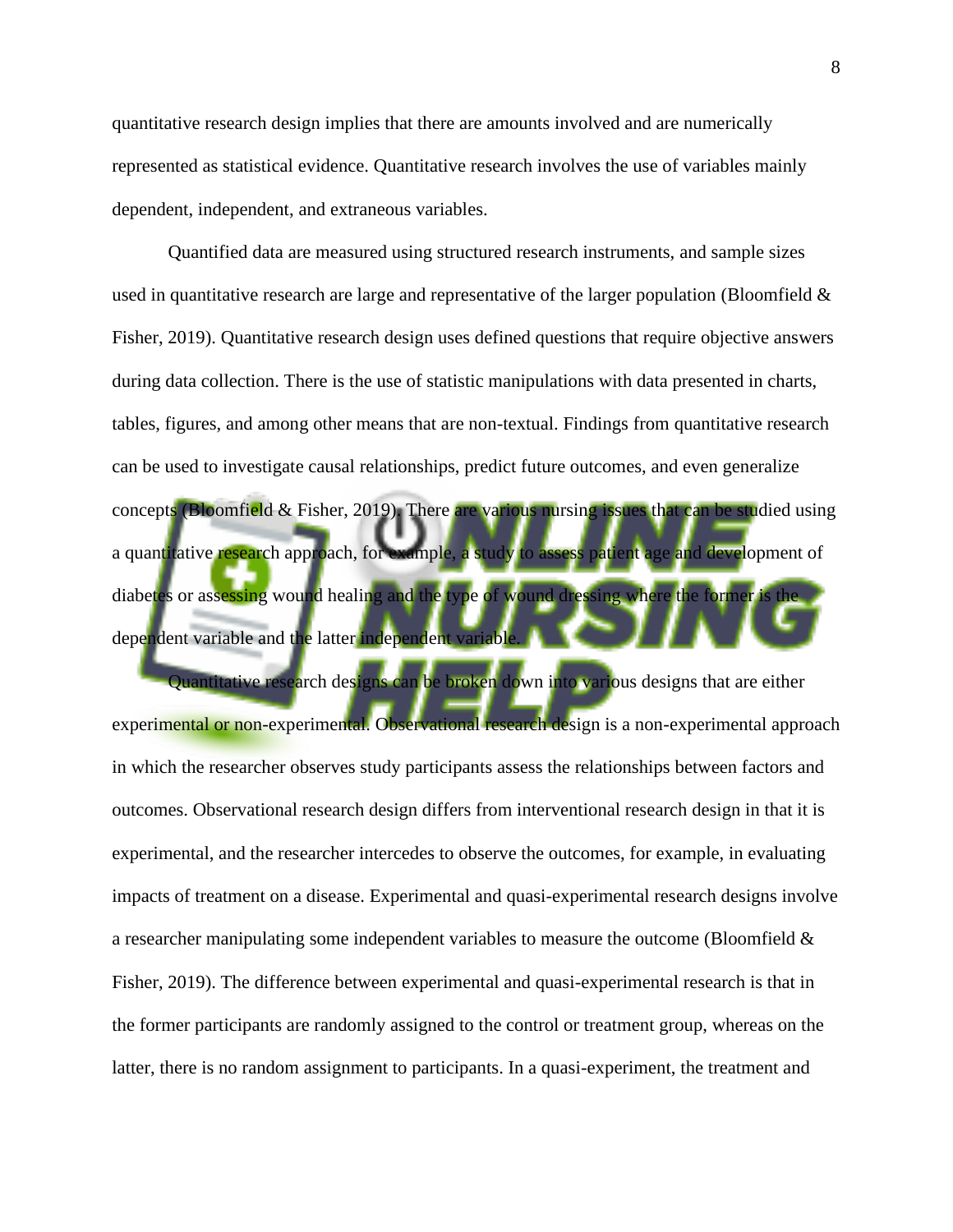control groups differ completely on how they are treated in the experiment and also other forms that the researcher needs to account for.

## **Inferential and descriptive statistics**

Inferential statistics aims to draw conclusions about a larger population from a sample that accurately reflects the population (Bloomfield  $\&$  Fisher, 2019). The analysis tools used in inferential statistics include confidence intervals, hypothesis tests, and regression analysis. On the other hand, descriptive statistics involve recording data about a sample to present their properties; in short, it describes a sample. Unlike inferential statistics, descriptive statistics is certain as it explains the samples that are actually measurable and not a population that is inferred. Common tools used in descriptive statistics include measures of central tendencies, dispersion, and skewness.

# **Assessment of qualitative research report**

This section will utilize the study by Zyga et al. (2016), which acknowledges some stressors that affect nurses leading to the development of negative emotions and reduced productivity. Some stressors include exposure to stressful events, job requirements, balancing between personal and professional life, and problems with patients. The quantitative, crosssectional study by Zyga et al., (2016) aims to review some of the strategies that nursing staff adopt to cope with stressful situations based on job and sociodemographic characteristics

#### **Blinding and Randomization**

There are many factors that may affect a study if not controlled, and researchers need to account for such influences. To deter bias in clinical trials, researchers use blinding and randomization. Blinding ensures the participants and the researcher are unaware of the mediation that the study takes to avoid biased outcomes. On the other hand, randomization ensures equality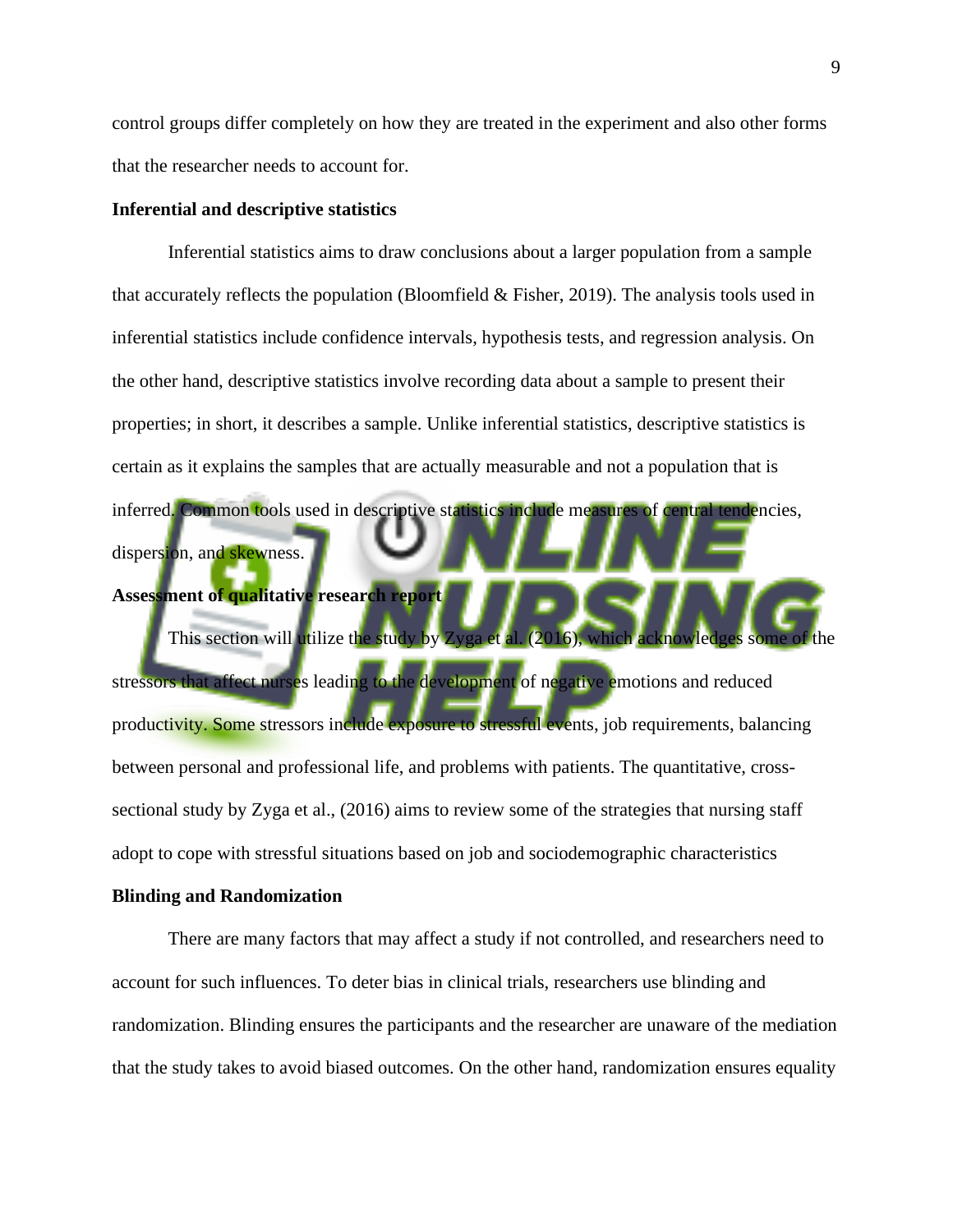among the treatment groups and avoids biases that may be created if researchers decide which subjects get what treatment. In the study by Zyga et al. (2016), the study uses both blinding and randomizations. Blinding was implemented on the ways of coping questionnaires as all the nurses involved had no idea of what to expect in the study. On the other hand, randomization was used in the selection of the participants as all nurses in the Peloponnese region were included regardless of their education level, gender, job position, or nursing department.

Ethical issues regarding the confidentiality of the participants' identity and information were highly maintained, including anonymity of the study results, which were strictly for research. The study did have ethical approval from the scientific and Ethical Committees of all involved hospitals. **Sampling** The sampling method used in the study was unbiased as all the nurses in the broader region of the study were welcome to take part. The sample size in the quantitative stud large as all the 430 nurses were expected to participate, but there was a 92% response rate on the questionnaires used, so only 395 nurs

### **Data collection**

Data collection involved the use of the Greek version of the Ways of Coping Questionnaire that had 38 items. Each item had a four-point Likert Scale rating from 0-3 representing never, rarely, sometimes, and often respectively. Higher scores indicate that the ways of coping strategy were highly preferred. The questionnaire did also collect educational, job characteristics, and sociodemographic data of the participants.

#### **Validity and Reliability**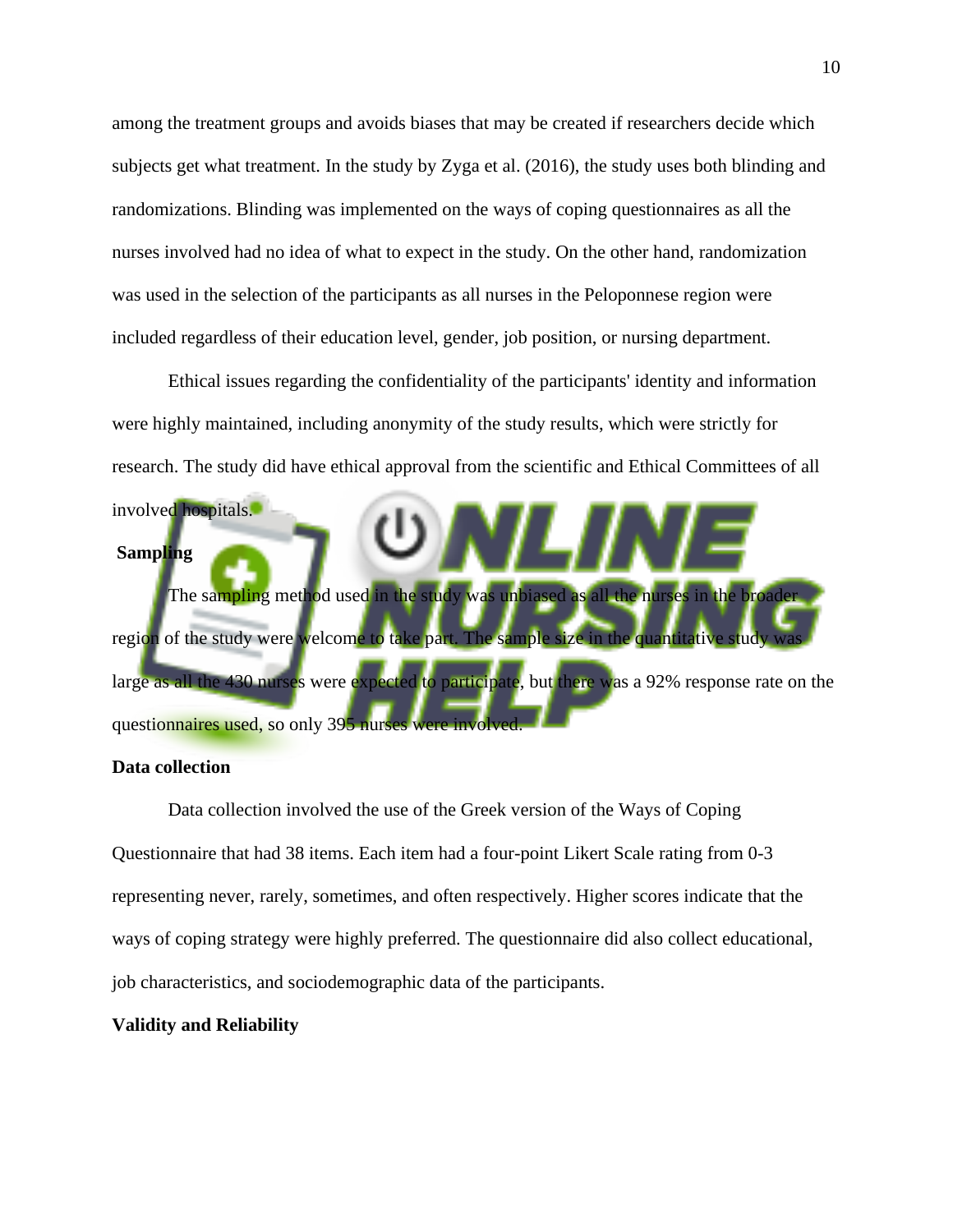There are two forms of validity in quantitative research, internal and external validity. Internal validity is observed when the recordings of the independent variable affect the dependent variable directly without interruption from extraneous factors. Internal validity is affirmed by the proper implementation of the research methodology. External validity, on the other hand, represents the extent to which results of a study can be generalized in different settings. Errors in external validity can occur if mistakes are made during sampling and testing procedures when the heterogeneous characteristics of the population are included. The study by Zyga et al. upholds validity as the methodology used is properly implemented, there were no mortalities recorded in participants, no measuring variables were changed, no extreme scores were used, and no unexpected factors were recorded. The reliability of the study is upheld as the instruments used in data collection and analysis are scientifically approved and statistically correct; thus, the results of the study can be generalized. Data analysis

Data analysis involved the use of different statistical operations for different variables. Quantitative variables were described using the descriptive statistics of mean and standard deviation. The demographic characteristics and ways of coping strategies were described using absolute and relative frequencies. The difference between two independent groups was assessed using the parametric t-test and the non-parametric Mann-Whitney test. Correlation among quantitative variables was determined by the Pearson's r. Major statistical analysis was manipulated using the IBM SPSS Statistics v22 software. The study used a level of significance of 5%.

Findings and limitations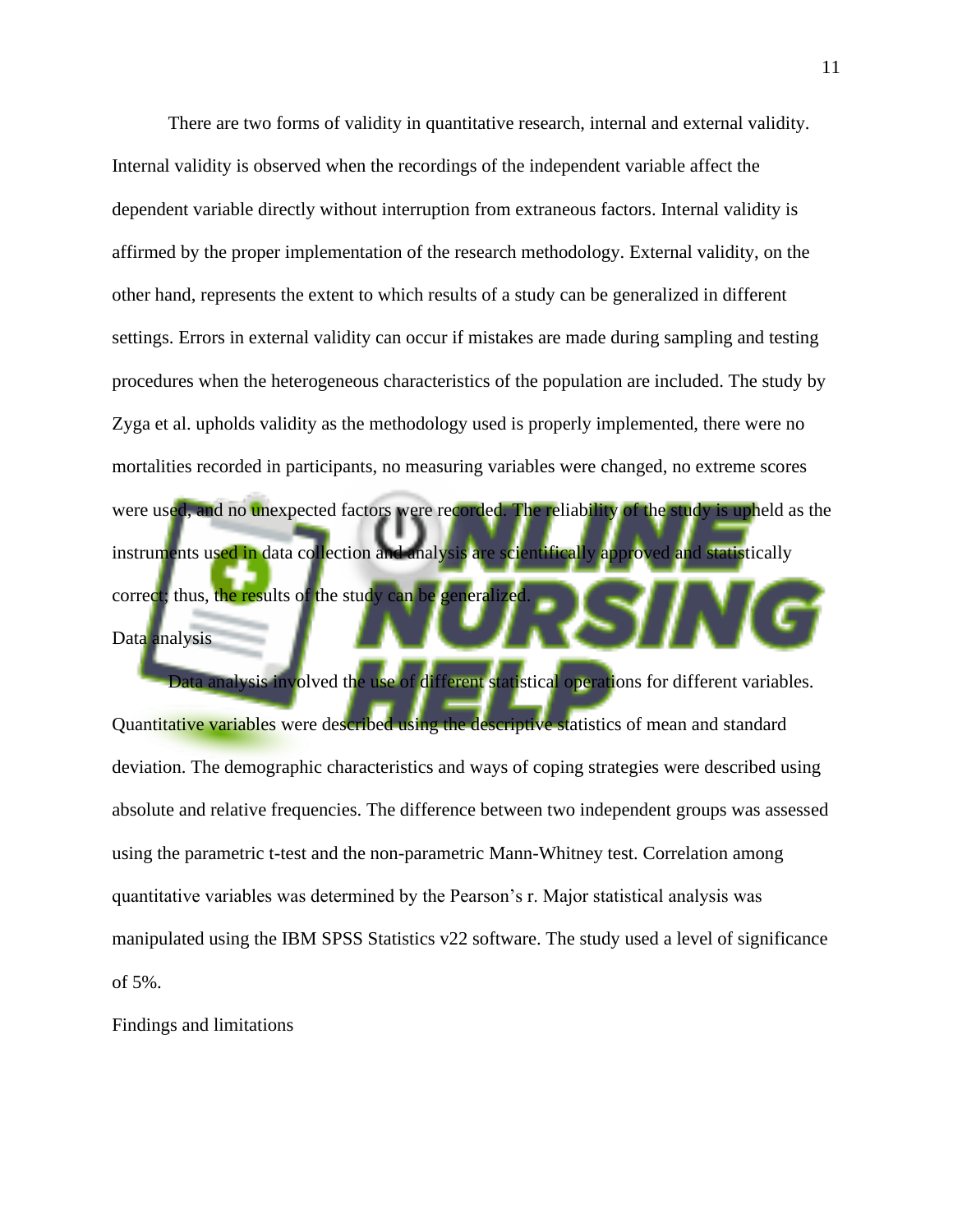Out of the 395 nurses that took part in the study, nurses showed varied ways of coping with stress. Experienced nurses, postgraduate nurses, and head nurses coped with stress by trying to solve the problem. Nurses in ICU apply coping strategies of denial. While marital status and age of nurses had no significant impact on the choice of coping strategies, female nurses adopted strategies that focused on emotions. The study is resourceful to nursing as it provides an insight into ways in which the physical and mental health of nurses can be promoted, for example, by training them in management of anxiety or developing psychological support programs since nursing remains a challenging profession, not for the faint-hearted. Data collection n stress, its identification, effects, as well as coping by individuals, is crucial. The study has no outlined

limitations.

The methodology, sampling, and testing procedures that the study use upholds the trustworthiness of the research and its applicability in multiple contexts. Statistical significance aims to prove that a given statistic is reliable. It shows that the units used are not due to random chance and that the risk tolerated and confidence level is at the stated level. For example, the Study by Zyga et al. (2016) has a 5% significant level that means that the study is 95% to be real, and it may have a 5% chance of being wrong. Statistical significance is tested using a probability value of a given effect from the sample used.